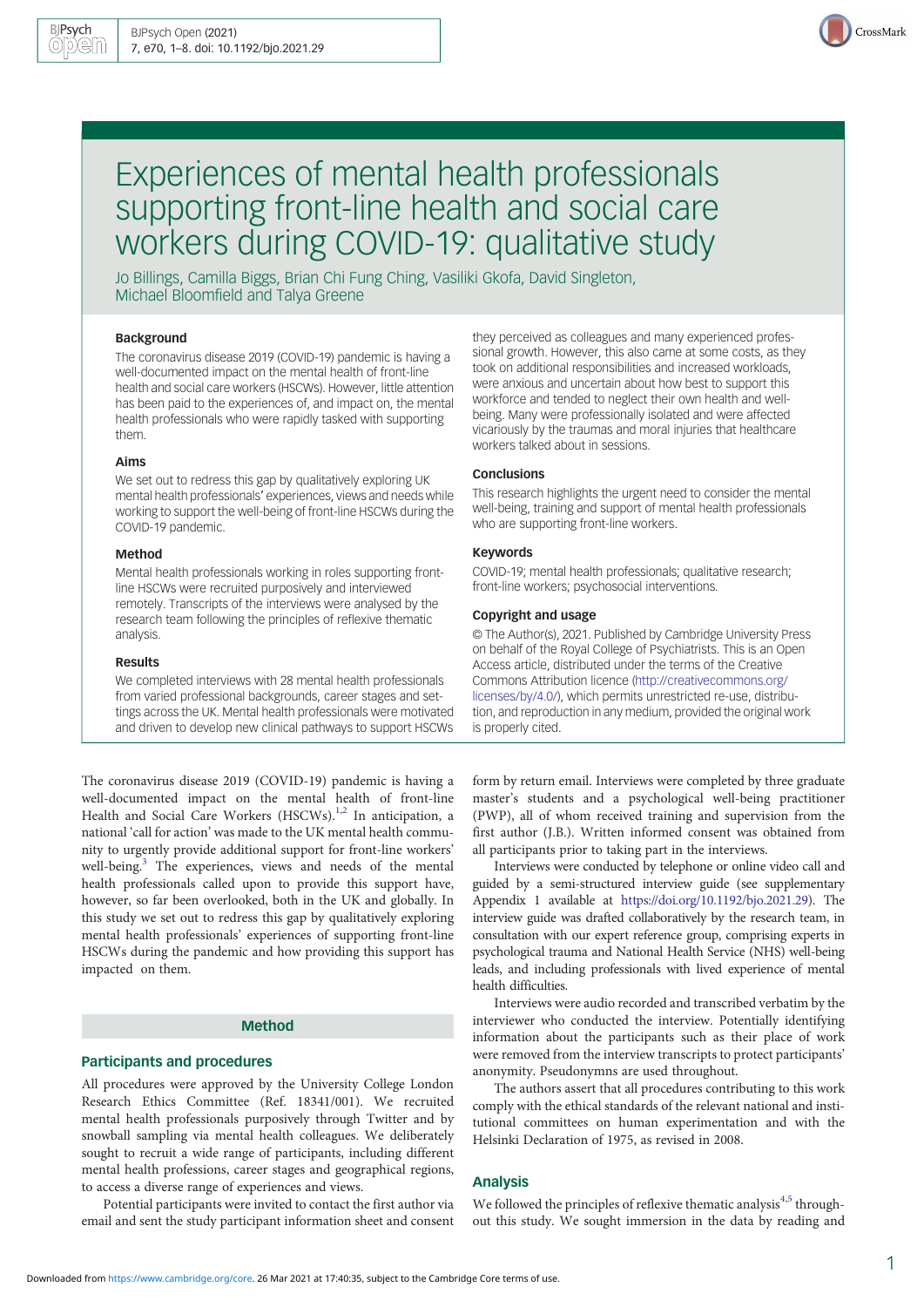re-reading all the transcripts, reflecting on the interviews and discussing emerging themes in research team meetings. J.B. and the four interviewers each independently coded two transcripts to derive an initial list of potential codes. This coding frame was reviewed and agreed through discussion in the team. All transcripts were then imported into NVivo Pro V12 and coded into the provisional coding frame, which was further extended and revised with the coding of subsequent transcripts. All coding was inductive, derived from the data, and not pre-determined by pre-existing theories. A final set of themes was then developed from the coded data and refined with feedback from participants, mental health colleagues and our expert reference group.

#### Ethical issues

We were aware of potential research burden on mental health professionals who were already taking on new roles and responsibilities in their work with front-line HSCWs. We sought to minimise this by casting our recruitment net widely so as not to overly impose on particular services or localities and ensured that all participation was entirely voluntary. Given the emotive nature of this work, we included information about support services that mental health professionals could also access in our participant information sheet and during the interview. We also sought to protect our research team from the potential impact of hearing about mental health professionals' distress through training and regular supervision.

#### **Quality**

We have adhered to the highest standards for conducting and writing up qualitative research throughout this study, drawing on existing frameworks for quality in qualitative research: including the Standards for Reporting Qualitative Research Framework<sup>6</sup> and specific guidance for quality practice in reflexive thematic analysis.<sup>7</sup>

In qualitative research, we place less emphasis on reliability and generalisability but attend more to validity, transferability and trustworthiness.<sup>[8](#page-7-0)</sup>

To increase the validity of our results, we included multiple researchers in the processes of data collection, coding and analysis, to challenge our own assumptions and identify potential 'blind spots' that any one of us might have regarding this subject. We presented our preliminary findings to mental health colleagues in a variety of forums to discuss the face validity of emerging themes. Two mental health professionals who took part in the interviews provided feedback on our analyses as a form of member checking.

We have not sought to achieve a representative sample of participants with the intention of generalising our results to all mental health professionals in the UK. Rather, in keeping with the epistemology of qualitative research, we have deliberately tried to include as varied a group of participants as possible in order to explore the potential diversity of experiences and views, and increase the potential transferability of our findings.

To increase the trustworthiness of our interpretations, we have sought to be transparent about the research team conducting the study and the lenses through which we have viewed this data. We provide quotes from participants to illustrate and evidence our analyses.

## Reflexivity

The research team behind this study is made up of a diverse group of researchers, including different career stages and clinical specialities. We also represent a range of genders (three of the research team are female, and three male) and cultural groups (including White British, White European and Asian). The first author, J.B., is a consultant clinical psychologist and associate clinical professor with over 20 years of experience of working in the NHS with

specialist expertise in trauma, mental health and well-being in high-risk occupational groups. C.B., B.C.F.C. and V.G. were all MSc students in clinical mental health sciences when this research was conducted. D.S. is a PWP and previous graduate of the MSc in clinical mental health sciences course. All volunteered to work as research assistants on this study. M.B. is a consultant psychiatrist and principal clinical research fellow with 19 years' experience of working in the NHS. T.G. is a senior lecturer specialising in research on psychological responses to mass traumatic events.

As clinicians as well as researchers, J.B., D.S. and M.B. were also working with front-line workers during the pandemic. None of us were redeployed, but like many of the mental health professionals in this study, our work was redirected to the pandemic and its impact on the mental health of certain groups. In response to the pandemic, J.B., M.B. and T.G. co-founded and co-direct the COVID Trauma Response Working Group, a national group of expert clinicians and well-being leads, which was convened to provide trauma-informed and evidence-based guidance to support the mental health and well-being of high-risk groups. This multiplicity of perspectives confers some advantages in terms of our insight and deep knowledge on this subject. However, there are also potential disadvantages in our closeness to the topic. We have sought to address this throughout all stages of data collection and analysis by maintaining curiosity about our data, working closely as a research team and welcoming diverse and alternative views.

#### Results

Twenty-eight mental health professionals volunteered and took part in the study. The gender, roles, settings and geographical locations of participants are shown in [Table 1](#page-2-0).

Most participants had been redeployed into new services or involved in setting up new treatment pathways for staff support. All experienced changes in their work practice; even participants who had a dedicated specialist role in supporting physical healthcare wards including intensive care units (ICU) experienced a change of focus from supporting patients to supporting staff. Most participants were working remotely, although some still had face-to-face contact with staff in hospital settings.

Interviews took place between 8 June and 23 July 2020, which corresponded with the early post-peak phase of the pandemic in the UK. Interviews lasted between 28 min and 1 h 55 min, although most interviews took between 40 and 60 min.

Analysis of the interview data identified six inductive themes, which are discussed in detail below. Pseudonyms are used throughout.

## Themes and subthemes

- 1. Stepping up:
	- (i) motivation and purpose
	- (ii) learning and growth
	- (iii) additional responsibilities and increased workload.
- 2. Uncertainty, inconsistency and lack of knowledge:
	- (i) anxiety and uncertainty
	- (ii) inconsistency of service provision
	- (iii) lack of specialist knowledge.
- 3. Blurred boundaries colleagues or clients?
	- (i) shared experience
	- (ii) confidentiality.
- 4. Isolation.
- 5. Self-sacrifice and subjugation of own needs.
- 6. Vicarious traumatisation and vicarious moral injury:
	- (i) traumatic exposure
	- (ii) ethical and moral dilemmas.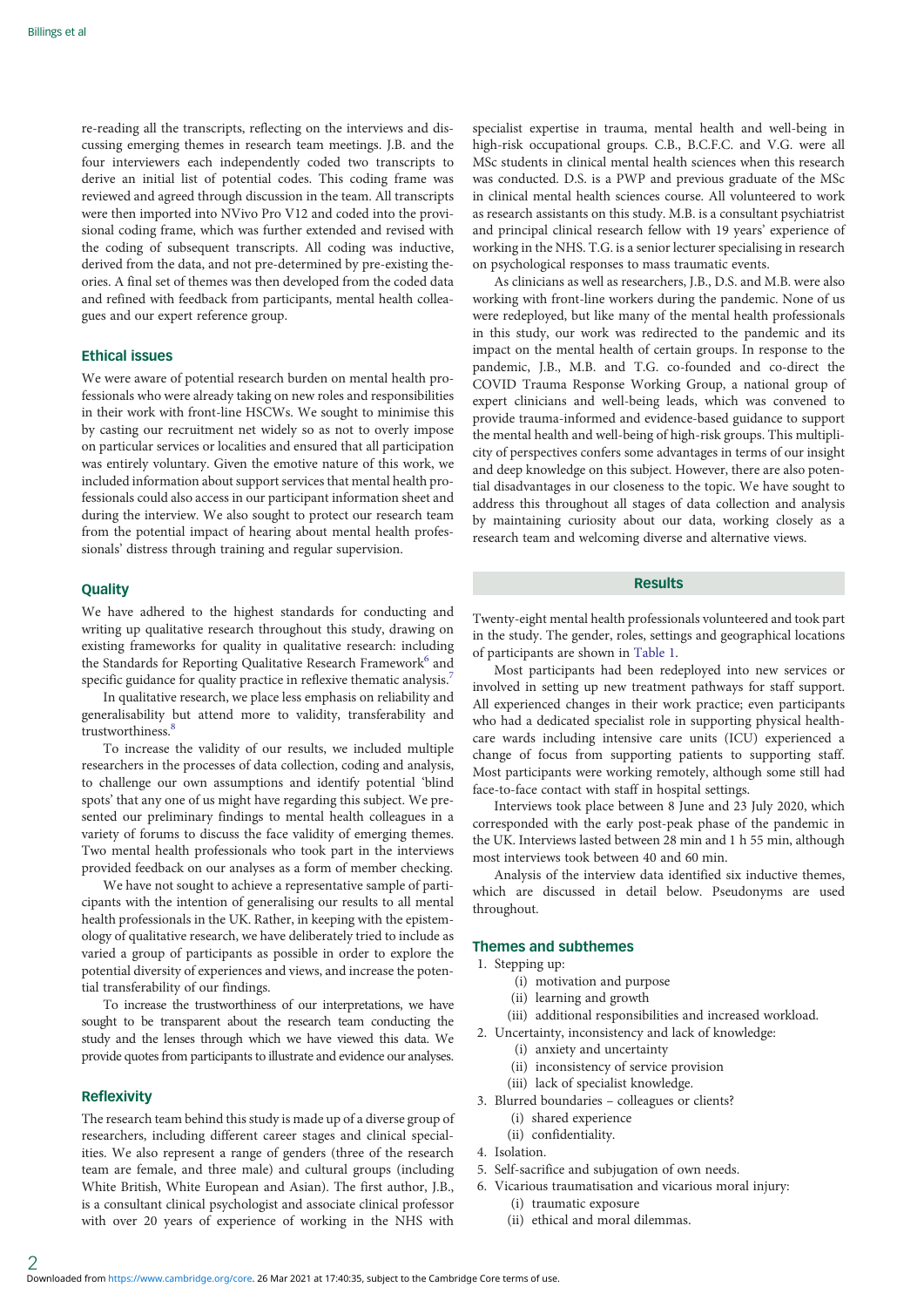<span id="page-2-0"></span>

| <b>Table 1</b> Participant characteristics $(n = 28)$                                                                                                               |                |
|---------------------------------------------------------------------------------------------------------------------------------------------------------------------|----------------|
| Characteristic                                                                                                                                                      | $n$ (%)        |
| Gender                                                                                                                                                              |                |
| Women                                                                                                                                                               | 23 (82)        |
| Men                                                                                                                                                                 | 5(18)          |
| Role                                                                                                                                                                |                |
| Clinical psychologist                                                                                                                                               | 13 (46)        |
| Trainee clinical psychologist                                                                                                                                       | 3(11)          |
| Psychological well-being practitioner                                                                                                                               | 3(11)          |
| High-intensity cognitive-behavioural therapy therapist                                                                                                              | 2(7)           |
| Psychiatrist                                                                                                                                                        | 2(7)           |
| Mental health occupational therapist                                                                                                                                | 2(7)           |
| Counselling psychologist                                                                                                                                            | 1(4)           |
| Mental health practitioner                                                                                                                                          | 1(4)           |
| General practitioner (special interest in mental health)                                                                                                            | 1(4)           |
| Setting <sup>a</sup>                                                                                                                                                |                |
| General/acute hospital                                                                                                                                              | 12             |
| Older adult hospital setting                                                                                                                                        | $\overline{2}$ |
| Intensive care unit                                                                                                                                                 | 3              |
| Nightingale hospital <sup>b</sup>                                                                                                                                   | 3              |
| Phone/online staff support                                                                                                                                          | $\overline{2}$ |
| Care home                                                                                                                                                           | 1              |
| Increasing Access to Psychological Therapies service (primary care psychology)                                                                                      | $\overline{7}$ |
| Ambulance service                                                                                                                                                   | 1              |
| General practice                                                                                                                                                    | 1              |
| Geographical location by UK nation and region                                                                                                                       |                |
| England                                                                                                                                                             |                |
| I ondon                                                                                                                                                             | 15(54)         |
| South East England                                                                                                                                                  | 1(4)           |
| South Central England                                                                                                                                               | 2(7)           |
| Midlands/Central England                                                                                                                                            | 3(11)          |
| North East England                                                                                                                                                  | 1(4)           |
| Wales                                                                                                                                                               | 1(4)           |
| Scotland                                                                                                                                                            | 5(18)          |
| a. Several participants worked across more than one setting in response to the pandemic.<br>b. Specialist hospitals set up for coronavirus disease 2019 (COVID-19). |                |

## Stepping up

#### Motivation and purpose

The mental health professionals we interviewed were all, without exception, very motivated and driven to support HSCWs. They perceived themselves as part of the front-line effort and were keen to 'step up' and develop new services to help workers they perceived as colleagues. Doing so gave them a strong sense of purpose and they valued being able to do something meaningful to contribute.

'It has given us a sense of purpose, of something that we could do positively with the skills that we have during a time where everything looks really dark. I think it has been something to focus on during a real period of uncertainty which has been really great, it has felt good and important and purposeful to do.' (Olly, trainee clinical psychologist, hospital)

Mental health professionals also appreciated feeling valued by their colleagues and the trusts in which they worked. Several commented on the raised profile and increased appreciation of psychological services.

'We as psychologists have been embraced by the department in a way that I have not experienced in the past. It felt that they needed us and that feels really quite special.' (Lucy, clinical psychologist, hospital)

## Learning and growth

For the most part, mental health professionals welcomed the challenge of setting up new clinical pathways and with that came opportunities for growth, development and learning. Participants talked about being able to apply transferable knowledge and skills, broaden their connections with colleagues and raise awareness of mental health and well-being. Many had taken on development and leadership roles.

'I think there's been a lot of growth and opportunity to develop as well. I've developed a lot of skills from this that I wouldn't have gotten from another placement or training roles.' (Archie, trainee clinical psychologist, Improving Access to Psychological Therapies (IAPT))

#### Additional responsibilities and increased workload

With the rapid development of new services and treatment pathways came additional responsibilities and increased workloads. Although mental health professionals welcomed new challenges, embraced opportunities and were very motivated to help their colleagues, many also acknowledged that this way of working was not sustainable.

'One of the biggest challenges was trying to take on quite a substantial extra part of my role on top of what I already do…I was working an extra 2 h every time I was at work, which is completely understandable and needed to be done, but also not completely sustainable.' (Faizah, clinical psychologist, hospital)

This appeared to be compounded by HSCWs working shifts, often requesting contact outside of normal working hours from mental health professionals. Emily, a clinical psychologist in ICU told us:

'I think the hard thing was the ICU staff obviously work night and day, not just 5 days a week and over weekends as well. So the really difficult thing was trying to maintain any kind of boundary over your own working life…there was always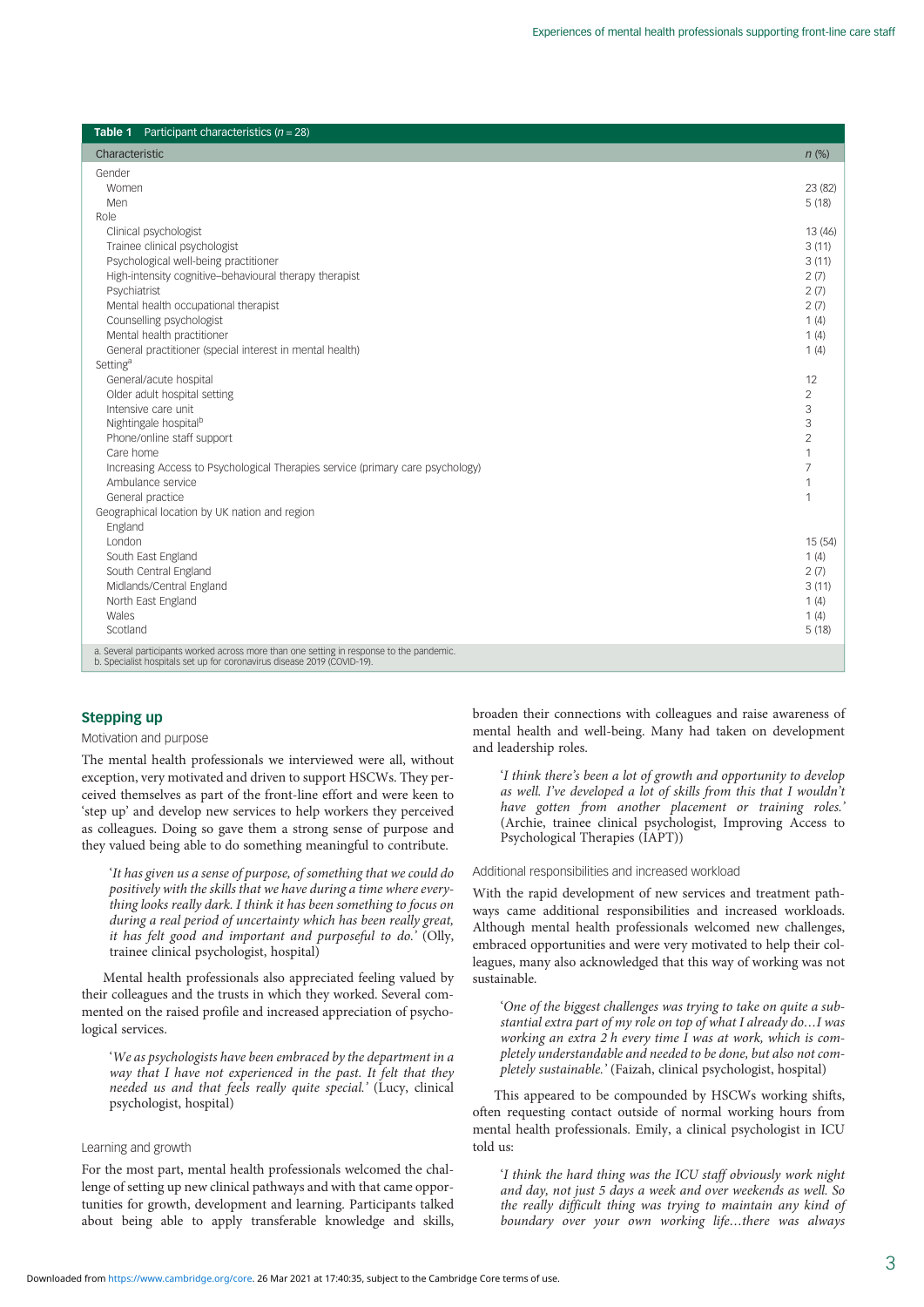someone who wanted to speak to you who had been working all week and wanted to talk to you at ten o'clock on a Friday night.'

## Uncertainty, inconsistency and lack of knowledge

## Anxiety and uncertainty

Although mental health professionals felt a strong sense of motivation to support their HSCW colleagues, stepping into what was for many a new arena brought with it considerable anxiety and uncertainty. Many had never worked in physical health or social care settings previously, had little understanding of medical procedures and terminology, and few had direct experience of working with staff. Even those who worked alongside physical health wards and ICUs usually had more patient-facing roles and had not previously experienced such high rates of morbidity and mortality.

Several participants talked about there being neither established programmes nor protocols for supporting staff in this context, which led them to worrying about whether they were doing the right thing.

'Everything is uncertain…and I think am I doing the right thing? Is this what they need? There is no specific protocol. I felt deskilled.' (Estelle, PWP, IAPT)

#### Inconsistency of service provision

Mental health professionals talked about drawing on a number of models and approaches to guide their work in this new area, including psychological first aid, active monitoring, psychoeducation, practical support, compassion-focused therapy, mindfulness, meditation and reflective groups. Many talked about phased-based and stepped-care models and most recognised the importance of not offering psychological interventions too early. However, there was not always clarity or agreement between different mental health professionals about what was the best course of action.

'It's been difficult to work with colleagues sometimes, people can have quite different visions of the ways in which they think we should deliver this support. It's tricky to navigate all the different opinions and people keep on doing their own thing, so it sounds like there's not much cohesion or unified response which is difficult.' (Archie, trainee clinical psychologist, IAPT)

Although mental health professionals worked flexibly and creatively to adapt and develop new pathways, there was recognition that services set up rapidly were often not consistently coordinated or coherently promoted.

'I think it was all a bit hap-hazard, you know, by necessity, you know there wasn't an existing structure.' (William, psychiatrist, hospital)

'Everybody's been getting on with their own, their own way of offering something, and I think sometimes that's felt a little bit disjointed…I've had lots of contact from lots of different people saying "we're trying to offer this" or "we're thinking of offering that" and I think it would have been amazing if that could have been pulled together more coherently.' (Katrina, clinical psychologist, care homes)

#### Lack of specialist knowledge

Participants identified key areas of knowledge in which they felt they were lacking. Mainly this related to knowledge of health and social care settings and the needs of HSCWs specifically. Without formal training or previous experience in this context, many mental health professionals did not know what was normative in that culture or how to benchmark usual behaviour.

'Prior training on different populations like frontline staff and healthcare workers [is needed] because they come with very niche and specific difficulties like lack of self-compassion and that's not taught on the course at all. We're never taught to consider healthcare staff as needing support and being vulnerable to problems until it happens. I think for this role to go well, we need to think about having this more ingrained into training.' (Archie, trainee clinical psychologist, IAPT)

Mental health professionals also acknowledged a lack of awareness between different support structures. They were often unsure of what other services were providing and several commented on a mutual lack of awareness between psychological therapy and occupational health services.

#### Blurred boundaries – colleagues or clients?

#### Shared experiences

Mental health professionals talked about relating to HSCWs as colleagues, which seemed to lead to them feeling additionally compelled to care for them. This fuelled their motivation to do this work, but sometimes came at a cost to their own well-being, and boundaries could become blurred as their colleagues became their clients.

'You really strongly identify with the people that you're supporting. Usually there is a degree of separation…but a lot of these people we are seeing are people we may have known beforehand, may have been colleagues or may have seen around in this small hospital. If you identify really strongly with someone it is really hard to resist a pull to fit one more appointment in between several others and to run yourself a bit ragged doing that… maybe you just want to give five percent more or do a little bit more…and I would link that to the fact that you know these people are very similar to yourself just in different roles.' (Olly, trainee clinical psychologist, hospital)

Mental health professionals also identified with their health and social care colleagues directly through their shared experience of the pandemic, which further blurred boundaries.

'You can't really separate your job from the situation. Working through COVID and also being from a BAME [Black, Asian, minority ethnic] background and [talking about] how they've been impacted, you kind of think, oh how have I been impacted and how you relate to them. You have to work hard to be quite reflective and not overly identifying with what the staff are telling you in the wellbeing sessions.' (Faizah, clinical psychologist, hospital)

#### Confidentiality

This blurring of boundaries was also manifested in issues with confidentiality. There were often not clear or confidential routes for HSCWs to access mental health support in the settings in which they worked alongside mental health professionals day to day. Mental health professionals gave examples of working alongside someone in a multidisciplinary team who they may be seeing for individual psychological support.

'It's quite a difficult position to be in because you know personal things about them, such as their mental health, how they're coping, their past mental health difficulties. When that's all over, how do you go about working with them when you know so much information about them and who they are? It really blurred the boundaries between my work and role as a psychologist and knowing so much more about your colleagues.' (Faizah, clinical psychologist, Hospital)

This could raise further ethical and risk management dilemmas about material HSCWs disclosed in sessions. Shared experience therefore seemed to be both an enabler and a barrier to the support offered by mental health professionals.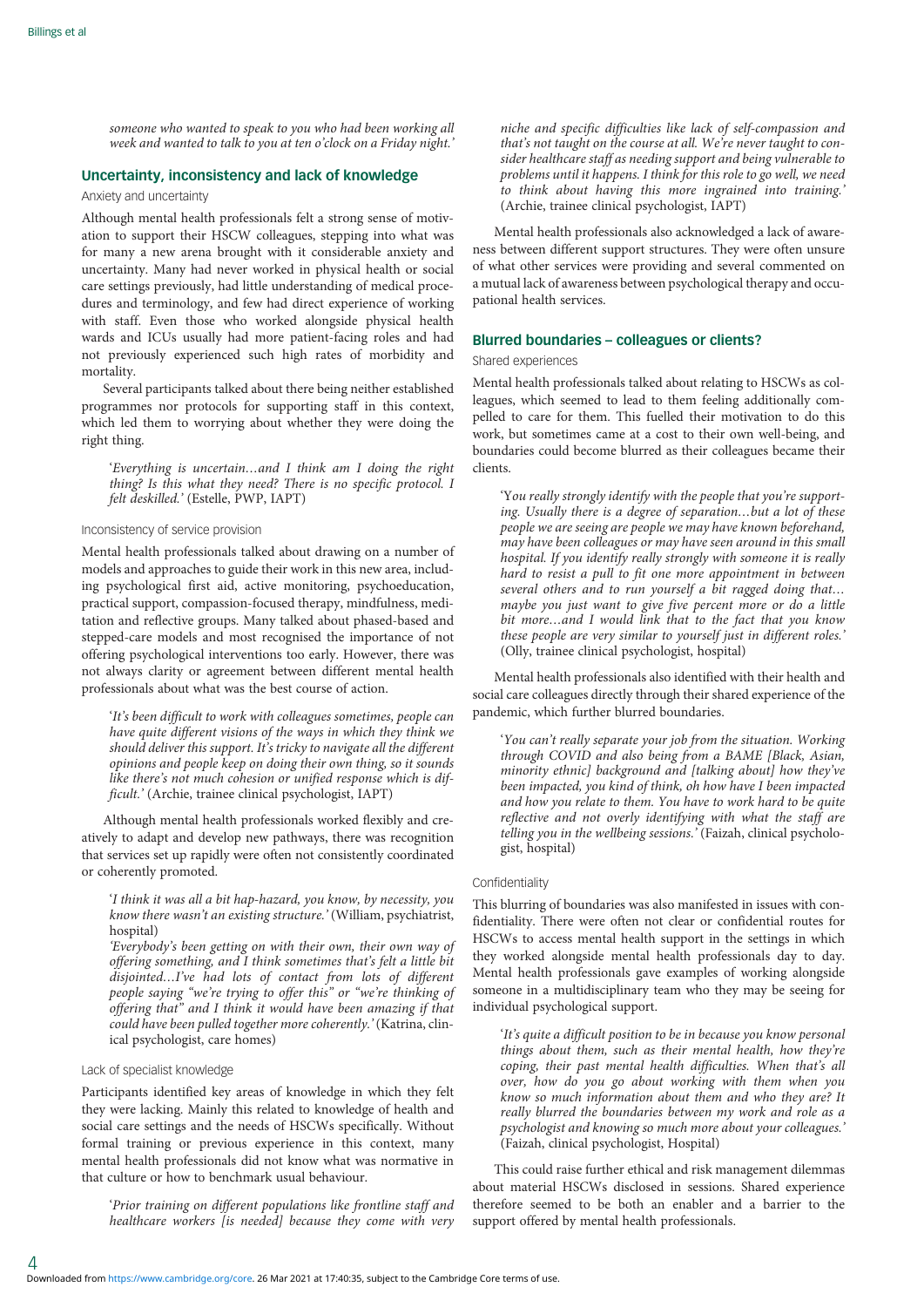## Isolation

Unlike their health and social care colleagues who were working in larger teams in hospital or care home settings, mental health professionals were more likely to be working in isolation and many were working remotely from home. Most of the professionals in our sample talked about feeling well supported by colleagues, managers and supervisors, but nevertheless, many were often the only mental health professional providing support in a particular setting and most had only irregular contact with their professional support systems.

'In terms of doing the work itself I feel well supported and with clinical supervision there is a space there to talk about the impact of the work…But yeah, I think it might well be important for us to think moving forward about some more support for the support staff, in that sense.' (Simon, clinical psychologist, telephone helpline)

This isolation was exacerbated for many by remote working and trying to juggle the competing demands of work and family commitments at home, alongside reduced opportunities to engage with social support and previously enjoyed activities outside of work due to social restrictions.

'COVID19 has had such a huge impact on all of us, it is hard to differentiate the impact of being more isolated from your colleagues, not seeing your patients face-to-face, having to manage a level of distress from remote working, from seeing the backlog of cases filling up in your service and then go home and find all your usual sources of relaxation and stress relief are denied to you and that everything feels so restricted and oppressive I think everyone has been in that sort of mindset myself included.' (Lily, consultant psychiatrist, hospital)

#### Self-sacrifice and subjugation of own needs

Nearly all the mental health professionals in our sample had made significant sacrifices to their own well-being in the course of doing this work. Participants described working many extra hours, in the evenings and at weekends, and being less available for friends and family. This seemed to mirror the HSCWs they were supporting who were working above and beyond their normal requirements, and a sense that the mental health professionals therefore should too.

'We don't always apply it [to ourselves] I think it's been heightened by the fact that it's a crisis and there was a real kind of energy around doing, you know doing something and helping, and I think seeing our colleagues going above and beyond, I think that makes it harder to go actually I am going to be really precious, I'm a psychologist so I'm not going to do this.' (Katrina, clinical psychologist, care homes)

Participants talked about a lack of time for reflection in what was initially quite a reactive response to provide support. They also acknowledged feelings of guilt about prioritising their own needs.

'I think there is also a bit of guilt around it because you are thinking I am not a nurse or a frontline worker, I don't need time off.' (Nicole, clinical psychologist, hospital)

Some participants talked about taking steps to attend to their self-care, in recognition of increased workloads and additional demands. However, it was striking that when asked what support they had put in place for their own mental well-being, many participants laughed and said this was not something they had considered.

'It's never crossed my mind to see anyone about this. Not once have I thought to myself, I should speak to someone. I 100% would tell everyone else to do it. I did! I said to people you should get some support. Funny!' (Sydney, mental health occupational therapist, Nightingale hospital)

Most participants said they felt they would be able to access mental health support for themselves if needed, however, only one participant in our sample had formally sought support for themselves in recognition of their own distress. They had been offered one assessment session and one brief follow-up session. Another participant highlighted a concern about confidentiality for mental health professionals if they did seek support.

'I am an employee of the hospital so if I wanted to go forward for some support I could I guess but it would probably be from within my colleagues and that might be a bit tricky.' (Polly, clinical psychologist, ICU)

## Vicarious traumatisation and vicarious moral injury

Like their HSCW colleagues, mental health professionals also experienced traumatic and morally injurious events, both directly and indirectly through the health and social care colleagues they were supporting.

#### Traumatic exposure

Mental health professionals were exposed to hearing about many of the traumatic experiences that their health and social care colleagues had been through. For many mental health professionals, this was a context that they were not familiar with working in, and content that they were not used to being exposed to.

'I was on the ward one night when someone passed away. And I think for psychology, although we are used to suicides, that's only happened once in my career and I wasn't there to witness it. So, this was a very, very different way of working for me so yeah, it's been very emotional, I almost don't know where to start in terms of making sense of everything.' (Katie, clinical psychologist, hospital)

What they were hearing in their support sessions also mapped on to mental health professionals' own anxieties and triggers.

'We're also operating in the same shared traumatic reality as everybody else so you can find yourself really thinking about that person's experience of when they developed COVID and you can also have the same anxiety about developing COVID…I would say sometimes there's stuff in there that could be vicariously traumatising really.' (Olly, trainee clinical psychologist, hospital)

Working in isolation meant that mental health professionals were often left to contain difficult emotions and content from their sessions with the HSCWs.

'There were times of feeling like you you're containing a lot of emotions from other staff on the helpline and then you kind of I guess you feel that you're left with quite a lot.' (Laura, clinical psychologist, online staff support and telephone helpline)

Working remotely at home also meant that it was harder for many mental health professionals to maintain boundaries between work and home life.

'Something I found hard was the room I work in is also my bedroom. It can be a lot to have these difficult conversations in your own room where your bed is, not having that space.' (Estelle, PWP, IAPT)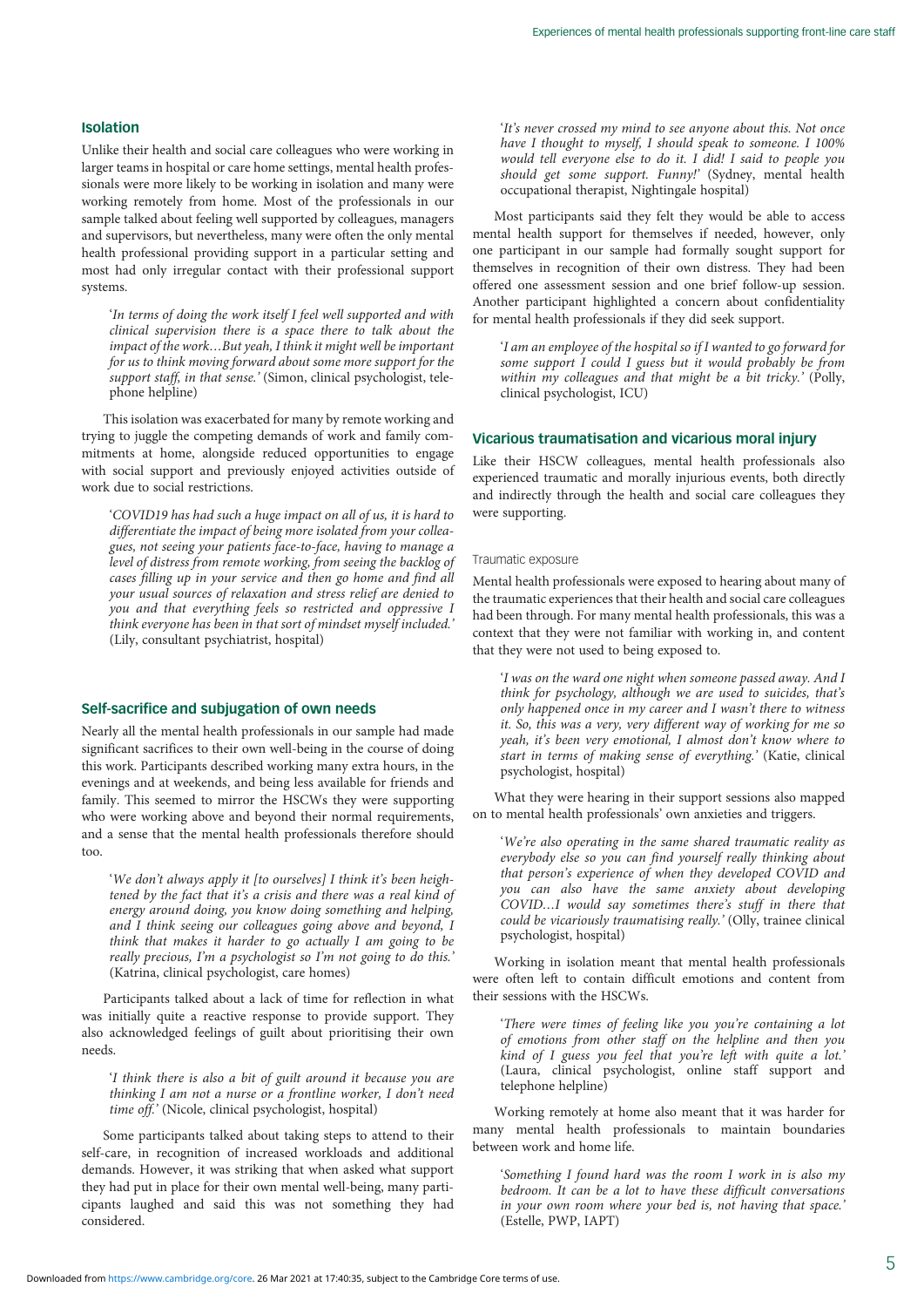#### Ethical and moral dilemmas

Like their HSCW colleagues, mental health professionals often struggled with not always being able to do something to help.

'There are some things that you can't do…So for some you can feel that, yeah, I can be helpful to someone, but other times it feels that there is not much I can do for you other than hear you out.' (Jade, mental health practitioner, ambulance service)

Mental health professionals also had to make difficult decisions about who would get their services and who would not.

'We also equally had the same experiences with moral injury, having to decide who to provide psychological support to and who not to because some people were using the service, or being referred to the service, despite not having issues related to the frontline. We've had to say we can't offer them support; we've had to prioritise people which also led us having to make quite difficult decisions.' (Archie, trainee clinical psychologist, IAPT)

Finally, also like their HSCW colleagues, they often struggled with guilt about previous vulnerable patients who had been rapidly discharged or placed on waiting lists, while they were required to prioritise staff support.

## **Discussion**

In this study we set out to explore UK mental health professionals' experiences, views and needs while working to support the wellbeing of front-line HSCWs during the COVID-19 pandemic. We found that mental health professionals were motivated to support HSCWs who they perceived as colleagues and doing so gave them meaning and purpose. Many experienced professional growth. However, this also came at significant costs.

The rapid requirement to step into new areas and set up new services in the absence of previous experience of, and an established evidence base for, treating front-line workers created anxiety and uncertainty and led to wide variation in service provision.

Mental health workers also struggled with blurred boundaries as their colleagues became their clients. Like the HSCWs they were supporting, mental health workers took on additional responsibilities and increased workloads and tended to neglect their own health and well-being in the line of their work. Unlike their HSCW colleagues, mental health professionals were frequently working independently and often remotely from home, resulting in professional and personal isolation. Mental health professionals were affected vicariously by the traumas and moral injuries that healthcare workers talked about in sessions, as well as directly by difficult decisions they had to make.

This crisis has also highlighted a paucity in high-quality research on supporting front-line HSCWs, as well as a dearth of recent research into the mental health of mental health professionals. This raises two key implications: the need for improved mental health support for HSCWs, and the need to attend to the mental health of the mental health professionals providing such support.

## The need for improved mental health support for **HSCWs**

The COVID-19 pandemic has underlined the need to provide more psychological support for front-line HSCWs. In October 2020, NHS England and NHS Improvement announced an investment of £15 million to fund rapid mental health assessment and treatment for NHS staff.<sup>[9](#page-7-0)</sup> This will include piloting of a series of specialist mental health hubs as well as access to more specialist treatment.

This builds on the commitment outlined in the NHS People Plan 2020–21 published in July 2020, to provide a more supportive working environment for staff in the NHS.<sup>[10](#page-7-0)</sup>

The findings of this study have identified that service provision during the pandemic varied widely, with most mental health professionals lacking specific knowledge of health and social care settings and the unique needs of staff. The investment in future support services for HSCWs will be benefitted by better communication, coordination and cohesion between mental health services. The development of such services will need to be informed by the growing evidence base about the effectiveness of staff support interventions and mental health professionals will be instrumental in developing this. The COVID-19 pandemic has accelerated our understanding of these issues and provides an opportunity to design support services that best meet the needs of the HSC workforce, and that are acceptable, accessible and equitable.

The provision of such services will rely on a mental health workforce that is adequately trained, resourced and well enough themselves to provide this support. Investing in mental health services for HSCWs therefore also requires investment in the mental health professionals who will be providing them. Such investment will require training of mental health professionals in working with high-risk occupational groups such as HSCWs; particularly considering their unique working context and needs, and managing issues such as confidentiality, empathy and vicarious traumatisation. Such training should be embedded in core professional training but also considered in regular professional development.

Such mental health services will also need to be sufficiently resourced to ensure that the mental health professionals within them are able to provide a high-quality and easily accessible service for HSCWs without risking burnout themselves.

# The need to attend to the mental health of mental health professionals

The findings of this study suggest that mental health professionals themselves may be at risk of adverse mental health outcomes. There is a lack of coherent evidence about the prevalence of mental health difficulties in mental health professionals. What research there is has suggested that treating clients affected by trauma can lead to high rates of compassion satisfaction, but also compassion fatigue, secondary traumatic stress and vicarious trau-matisation.<sup>[11](#page-7-0)–[14](#page-7-0)</sup> Compassion fatigue, secondary traumatic stress and vicarious traumatisation have all been recognised as pathways to occupational burnout with between 21% and 67% of mental health professionals reported to experience burnout at work.<sup>[15](#page-7-0),[16](#page-7-0)</sup>

The mental health professionals in our sample felt a very strong sense of empathy with a workforce they defined as their colleagues. This fuelled their motivation to undertake this work and gave them a sense of purpose and meaning. However, empathy is a well-established vehicle for vicarious traumatisation $17$  and highlights how mental health professionals could be at particularly high risk for vicarious traumatisation in the current context. Research has also shown that health professionals are especially vulnerable if experiencing the same traumatic exposure as their clients, as evidenced by studies on  $9/11^{18}$  $9/11^{18}$  $9/11^{18}$  and Hurricane Katrina.<sup>[19](#page-7-0),[20](#page-7-0)</sup>

The current study has also shown that factors that may usually mitigate the risk of adverse mental health outcomes among mental health professionals have been compromised in the current pandemic context; including reduced contact with supervisors and peers, personal and professional isolation, lack of opportunity to engage in stress-reduction activities because of social restrictions, and lack of attention to and prioritisation of self-care. This in combination highlights an urgent need to attend to the mental health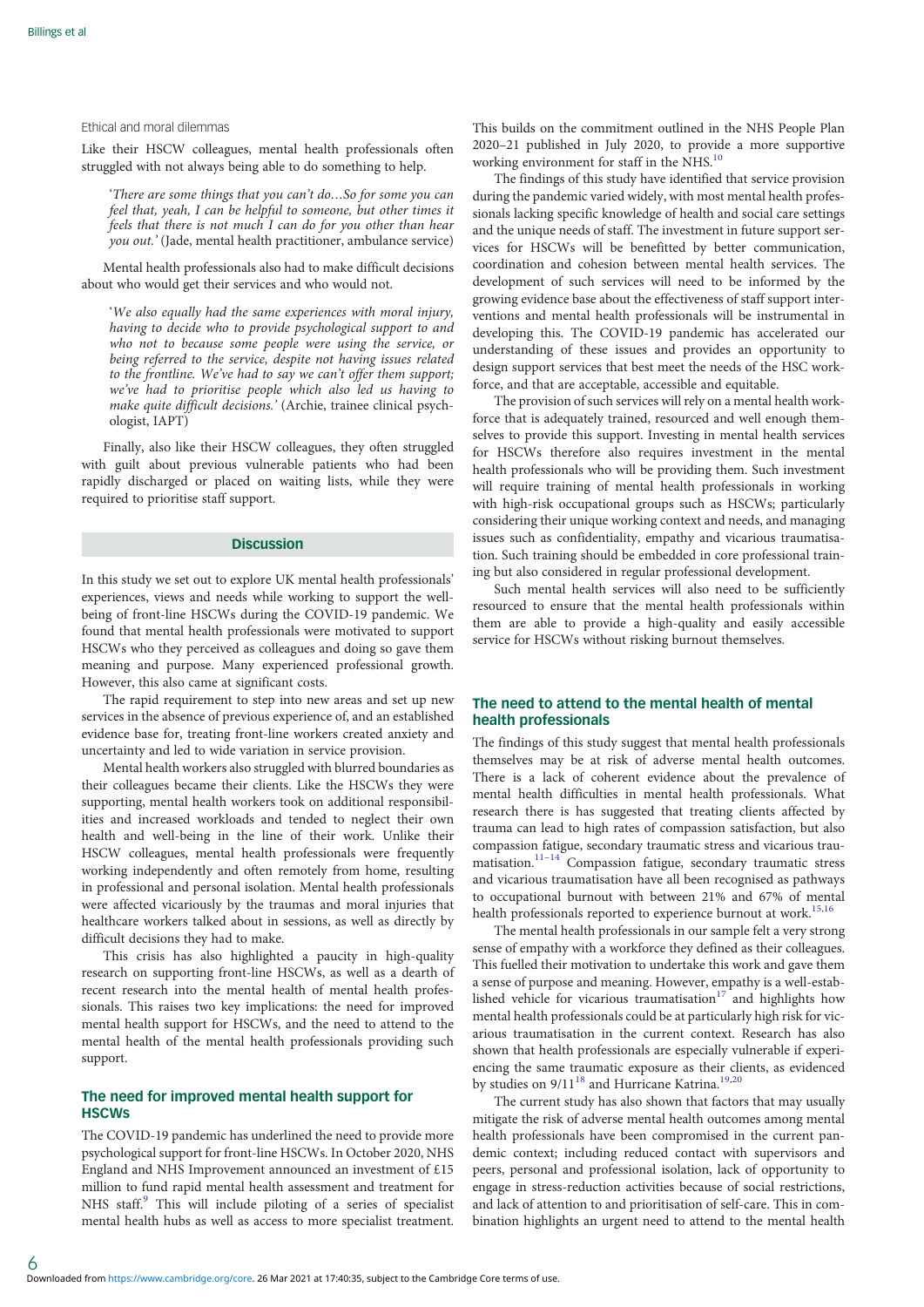<span id="page-6-0"></span>and well-being of the mental health professionals who are supporting the front-line workforce.

All of the participants in this sample reported having access to some form of supervision, but many did not access it, and most did not bring up their own well-being and support needs. Given the extent of self-sacrifice seen in this sample, alongside the notable lack of prioritisation of their own mental health, we should be reminded of the importance of supervisors regularly checking in with their supervisees and ensuring that discussing their wellbeing is a priority. This may be particularly crucial when mental health professionals are impacted personally, as well as professionally, by their work. Supervision of supervision will be imperative in ensuring that this is supported.

## Key recommendations

Our key recommendations are as follows:

- (a) Well-being support for mental health professionals should be prioritised, frequently monitored and integrated into regular support structures, including supervision and supervision of supervision.
- (b) Training in the work context and the needs of HSCWs, as a high-risk occupational group, should be included in mental health professionals' training.
- (c) Developing an evidence base for effectively supporting HSCWs is urgently needed and should be co-produced with HSCWs but also with the mental health professionals who will be called on to deliver this.
- (d) More research is needed on the mental health of mental health professionals.

## Strengths and limitations

We deliberately sought to include a diverse group of mental health professionals from all regions of the UK in the sample, including participants from different professional groups and different career stages. This has enabled us to explore the range of mental health professionals' experiences and thereby to increase the potential transferability of our findings. Our research team was diverse and included clinical academics with considerable NHS experience. The perspectives of mental health professionals who were working in settings supporting HSCWs were included in the design, delivery, analysis and write up of this paper. The qualitative methodology employed in this study was rigorous, with all steps taken throughout to maximise the validity and trustworthiness of the findings.

This study nevertheless has certain limitations. We did not record the age or ethnic origin of participants at the point of recruitment. Our sample consisted of participants from a range of career stages, so likely representing a variety of ages. However, we cannot comment on the ethnic composition of our sample nor therefore the potential transferability of our findings to mental health professionals of different ethnic backgrounds. Although we achieved a good range of participants from throughout the UK, our final sample was quite London-centric, partly due to one method of recruitment being snowball sampling through health and social care contacts of a London-based research team. Although we noted themes that were relevant across geographical areas of the UK, the nuances of people's experiences in different UK regions does warrant further research.

Our sample also contained a large proportion of clinical psychologists (46%). Although this is not necessarily unrepresentative of the population of mental health professionals tasked with providing support to workers in hospital and social care settings, further research exploring the experiences and views of other mental health professional groups during the pandemic would be helpful.

## Implications

This study provides an in-depth insight into the experiences, views and needs of mental health professionals who have been tasked with providing support for front-line HSCWs during the COVID-19 pandemic in the UK. Studies into COVID-19 and plans for its management have so far largely overlooked the impact on the mental health workforce. We found that mental health professionals were very motivated to step up and support their HSCW colleagues, and many derived meaning and growth from this work. However, this also came at some costs as they took on additional responsibilities and increased workloads, were anxious and uncertain about how best to support this workforce and tended to neglect their own health and well-being. Many were professionally isolated and affected vicariously by the traumas and moral injuries that healthcare workers talked about. This research highlights the urgent need to pay attention to the mental well-being, training and support of the mental health workforce who are supporting frontline workers.

Jo Billings **D**, Division of Psychiatry, University College London, UK; Camilla Biggs, Division of Psychiatry, University College London, UK; **Brian Chi Fung Ching**, Division of<br>Psychiatry, University College London, UK; **Vasiliki Gkofa**, Division of Psychiatry, University College London, UK; David Singleton, Division of Psychiatry, University College London[,](https://orcid.org/0000-0002-1972-4610) UK; **Michael Bloomfield ©**, Division of Psychiatry, University College<br>London, UK; Traumatic Stress Clinic, Camden & Islington NHS Foundation Trust, UK; National Institute for Health Research University College London Hospitals Biomedical Research Centre, UK; and University College London Hospitals NHS Foundation Trust, UK; Talya Greene, Division of Psychiatry, University College London, UK; and Department of Community Mental Health, University of Haifa, Israel

Correspondence: Jo Billings. Email: [j.billings@ucl.ac.uk](mailto:j.billings@ucl.ac.uk)

First received 15 Dec 2020, final revision 22 Feb 2021, accepted 25 Feb 2021

#### Supplementary material

Supplementary material is available online at <https://doi.org/10.1192/bjo.2021.29.>

#### Data availability

The data that support the findings of this study are available from the corresponding author (J.B.), upon reasonable request. The data have not been made publicly available due to the personal and sensitive content of the participants' accounts.

#### Acknowledgements

We would like to thank all the mental health professionals who gave up their time to take part in this research. We are also grateful to our mental health colleagues and the expert reference group who provided invaluable guidance throughout the study.

## Author contributions

J.B. conceived of the idea for this study, led the research team and drafted the manuscript for publication. C.B., B.C.F.C., V.G. and D.S. conducted and transcribed the interviews and assisted J.B. with the coding and analysis of the data. M.B. and T.G. were instrumental in the conceptualisation and design of the study. All authors contributed to validity checks of the analyses, commented on drafts of the paper, and approved the final manuscript.

## Declaration of interest

None.

#### References

- 1 Greene T, Harju-Seppänen J, Adeniji M, Steel C, Grey N, Brewin CR, et al. Predictors of PTSD, depression and anxiety in UK frontline health and social care workers during COVID-19. Eur J Psychotraumatol 2021; 12(1). Available from: <https://doi.org/10.1101/2020.10.21.20216804>.
- 2 Wanigasooriya K, Palimar P, Naumann DN, Ismail K, Fellows JL, Logan P, et al. Mental health symptoms in a cohort of hospital healthcare workers following the first peak of the COVID-19 pandemic in the UK. BJPsych Open 2020 Dec 29; 7: e24.